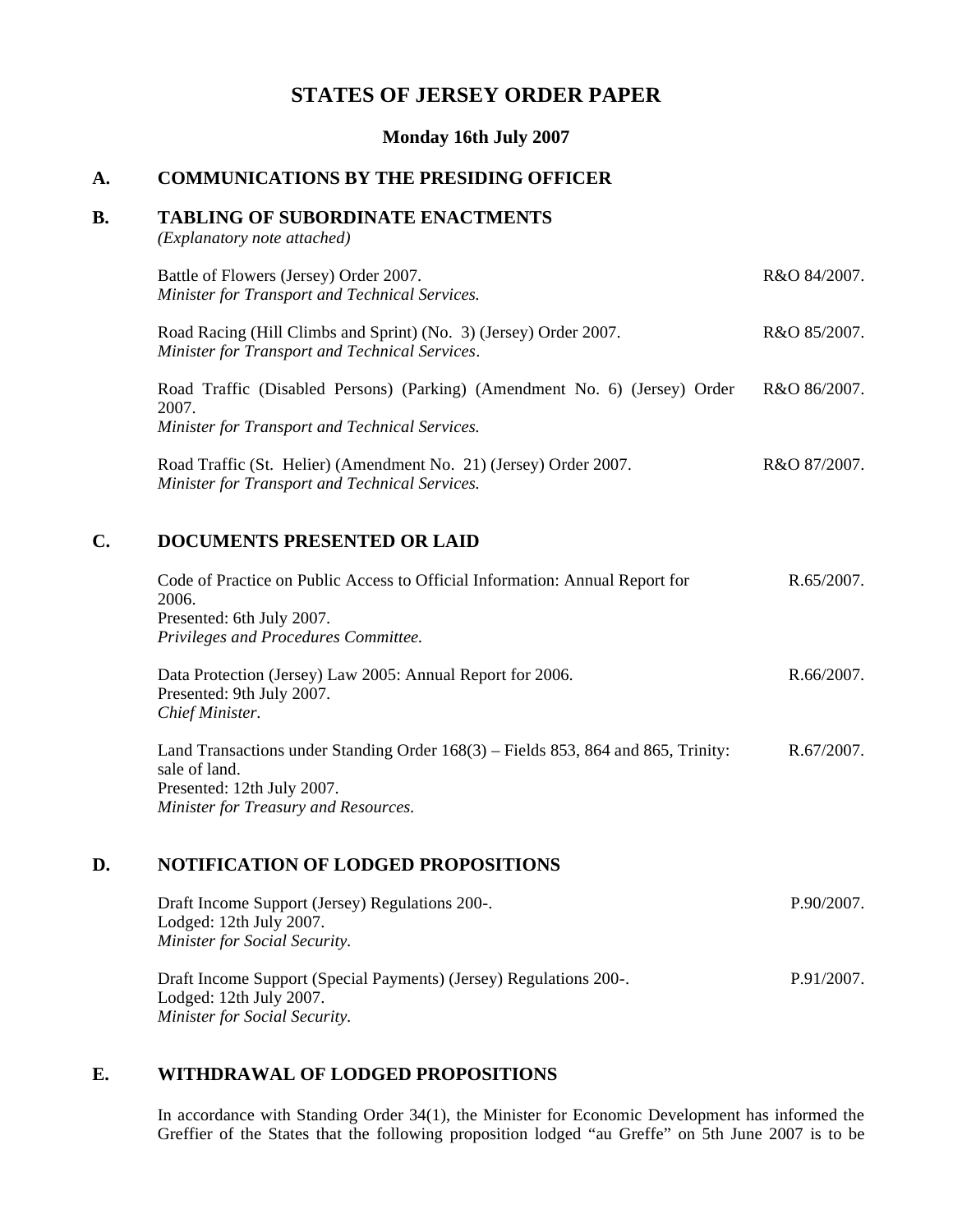withdrawn -

Draft Price and Charge Indicators (Jersey) Law 200-. Lodged: 5th June 2007. *Minister for Economic Development.*

P.76/2007.

# **F. APPOINTMENT OF MINISTERS, COMMITTEES AND PANELS**

## **H. PETITIONS**

# **I. QUESTIONS**

#### (a) – **Written Questions**

*(attached)*

- 1. The Chairman of the Privileges and Procedures Committee will table an answer to a question asked by Deputy R.G. Le Hérissier of St. Saviour regarding the Freedom of Information Law.
- 2. The Minister for Home Affairs will table an answer to a question asked by Deputy R.G. Le Hérissier of St. Saviour regarding the rationale for enacting the Unlawful Public Entertainment (Jersey) Regulations 2004.
- 3. The Minister for Economic Development will table an answer to a question asked by Deputy R.G. Le Hérissier of St. Saviour regarding internet traders.
- 4. The Chief Minister will table an answer to a question asked by Deputy G.P. Southern of St. Helier regarding the absorption by retailers of the cost of GST.
- 5. The Minister for Home Affairs will table an answer to a question asked by Senator B.E. Shenton regarding the lack of repatriation legislation in the Island.
- 6. The Minister for Planning and Environment will table an answer to a question asked by Deputy G.P. Southern of St. Helier regarding the Castle Quay Development.
- 7. The Minister for Treasury and Resources will table an answer to a question asked by Deputy G.P. Southern of St. Helier regarding the tax revenue charged on profits made by Jersey's financial services.
- 8. The Minister for Treasury and Resources will table an answer to a question asked by Deputy G.P. Southern of St. Helier regarding the impact of income tax mortgage relief.
- 9. The Minister for Treasury and Resources will table an answer to a question asked by Deputy G.P. Southern of St. Helier regarding the taxation of private equity company operating in Jersey.
- 10. The Minister for Housing will table an answer to a question asked by Deputy G.P. Southern of St. Helier regarding the sale of three bedroom States rental housing stock.
- 11. The Minister for Treasury and Resources will table an answer to a question asked by Deputy G.C.L. Baudains of St. Clement regarding the impact of GST.
- 12. The Minister for Education, Sport and Culture will table an answer to a question asked by Deputy G.C.L. Baudains of St. Clement regarding the reduction of voting age to 16 years.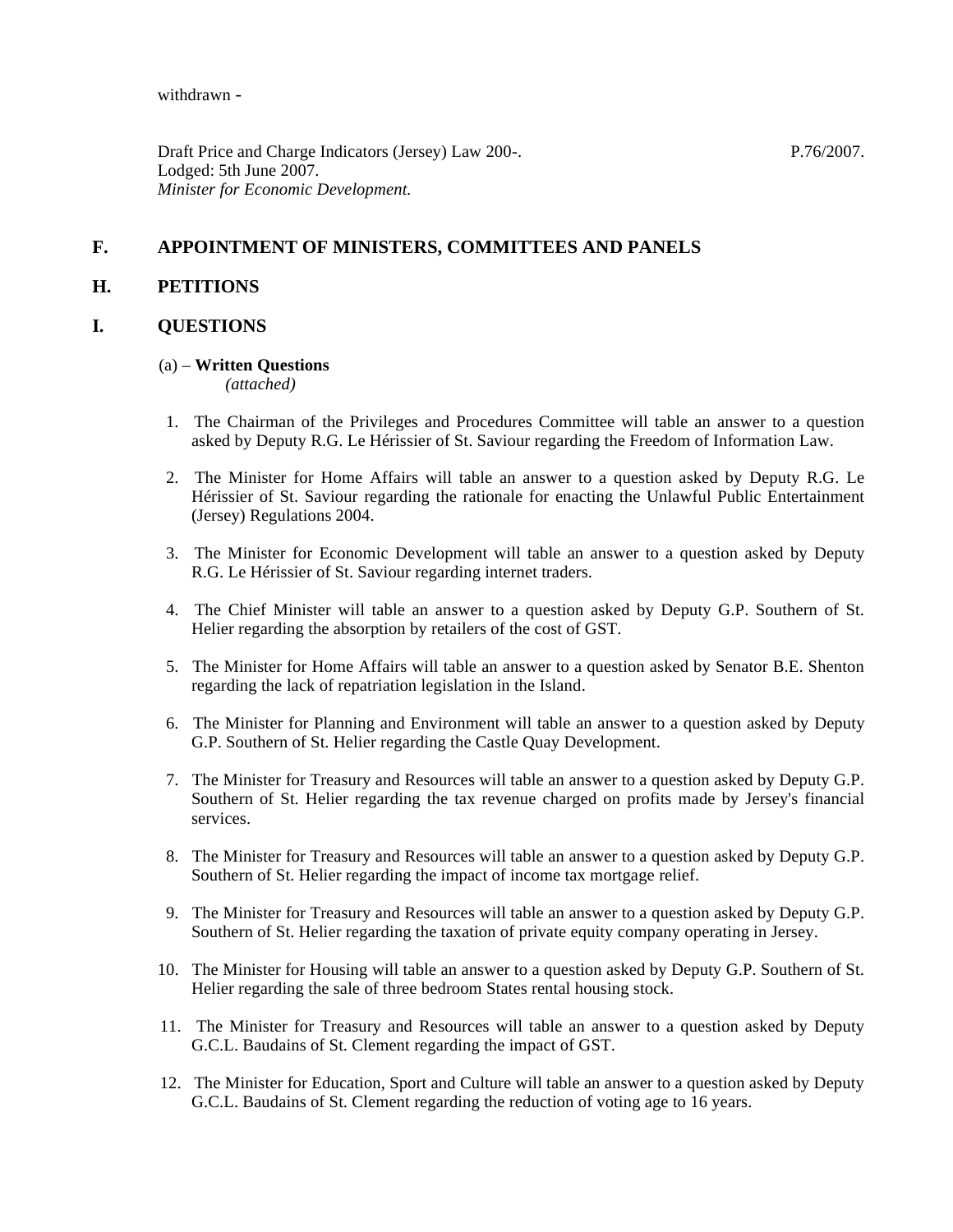#### (b) – **Oral Questions** (90 minutes) *(attached)*

1. Senator B.E. Shenton will ask the following question of the Minister for Social Security -

 "Can the Minister confirm that he has no plans to means-test the State pension and outline what policies his Department has in place to encourage people to work hard and save for their retirement?"

2. Deputy G.P. Southern of St. Helier will ask the following question of the Minister for Treasury and Resources -

 "In the absence of any mechanism to tax non-Jersey domiciled beneficial owners of non-finance companies under zero/ ten, what measures, if any, does the Minister envisage to prevent a loss of tax revenues through the takeover of Jersey-owned non-finance companies and how will these operate in practice and has the Minister taken advice on the legal consequences of any unequal treatment of local/non-local companies?"

3. Deputy G.P. Southern of St. Helier will ask the following question of the Chief Minister -

 "Will the Chief Minister advise members of the breakdown in categories (Jcategory /secondment/other) of the 350 staff recruited from outside the Island by the finance sector in 2006? Of the 145 graduate recruits employed, can he state how many were returning locals and advise what measures he and his Ministers will take to raise the proportion of school leavers in finance sector recruitment from 75 (less than 9 per cent)?"

4. Deputy G.C.L. Baudains of St. Clement will ask the following question of the Chairman of the Environment Scrutiny Panel -

 **"**Would the Chairman advise members what reviews his Panel is currently undertaking, and when they will be completed?"

5. The Connétable of St. Helier will ask the following question of the Minister for Treasury and Resources -

 "In view of the Island's improved financial situation and the delay in implementing the new Income Support system, would the Minister be prepared to defer the implementation of GST?"

6. Senator L. Norman will ask the following question of the Minister for Economic Development -

 "Does the Minister consider that the introduction of the Goods and Services Tax without Price Marking Legislation could cause confusion and disaffection amongst consumers?"

7. The Deputy of St. Martin will ask the following question of the Minister for Transport and Technical Services -

 **"**Would the Minister advise members how many people are waiting to attend Compulsory Basic Training Courses and whether any action could be taken to reduce the length of the waiting list?"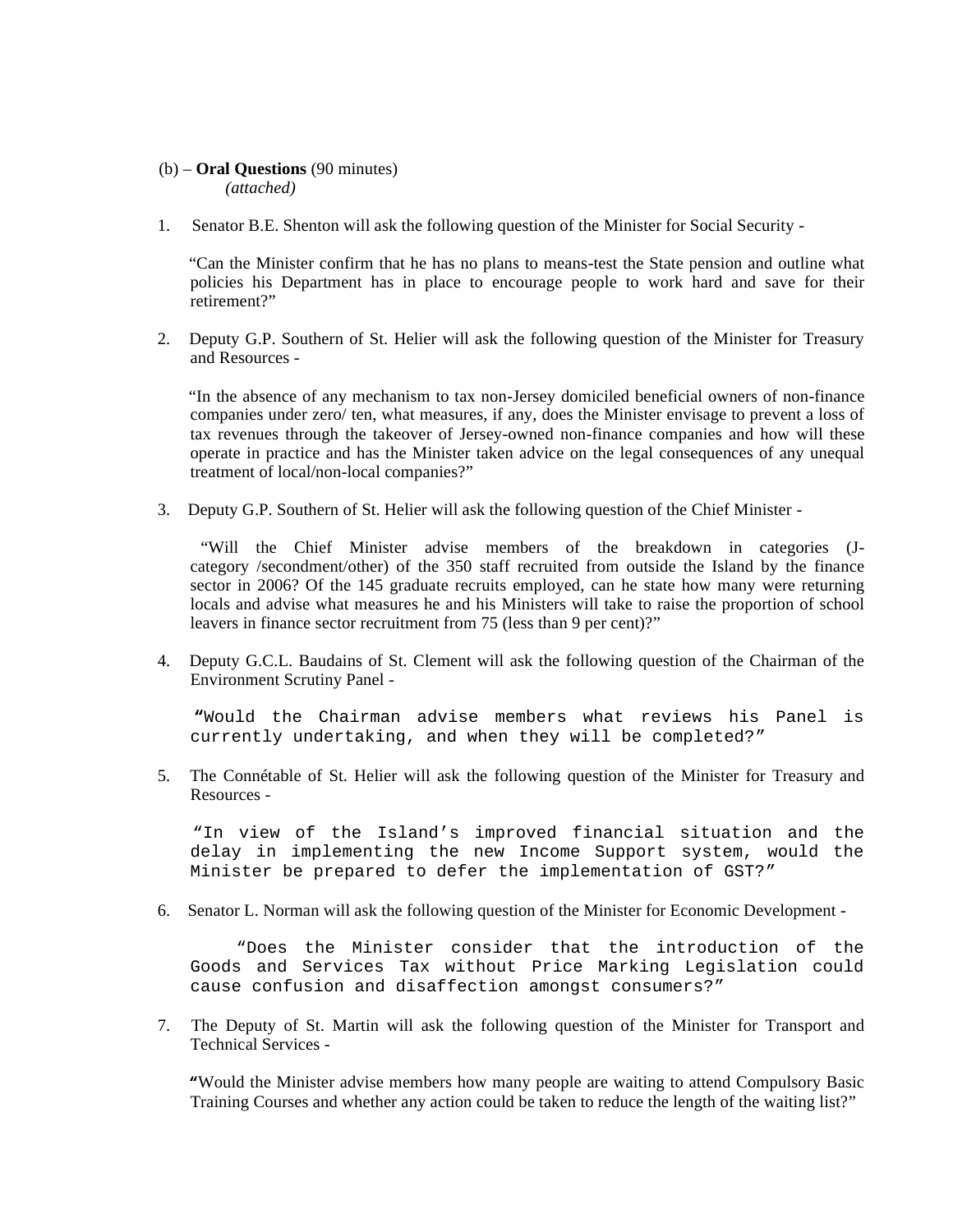8. Deputy D.W. Mezbourian of St. Lawrence will ask the following question of the Minister for Planning and Environment -

 "What conditions, if any, were imposed to ensure the reinstatement of the staircase in the de Gruchy Department Store and when will they be enforced?"

9. Deputy D.W. Mezbourian of St. Lawrence will ask the following question of the Minister for Health and Social Services -

 "Notwithstanding the Minister's recent indisposition, when will the Minister formally respond to SR1 2007 'Overdale, Closure of Leoville and Mckinstry Wards', presented on 10th January 2007 and SR6 'GP Co-operative Out of Hours Service', presented on 8th March 2007?".

10. Senator L. Norman will ask the following question of the Minister for Treasury and Resources -

 "Following the decision of the Minister for Economic Development to withdraw the draft Price and Charge Indicators (Jersey) Law 200- , would the Minister inform members whether all decisions on how, when and where to apply the Goods and Services Tax when it comes into force will be taken by retailers?"

11. Deputy K.C. Lewis of St. Saviour will ask the following question of the Chief Minister -

 "Does the Chief Minister have any plans to ask the Minister for Social Security to reconsider the proposal to fund the Winter Fuel Allowance from the Senior Citizens' Christmas Bonus?"

12. Senator B.E. Shenton will ask the following question of the Minister for Economic Development -

 "Is the Minister of the view that a public policy exemption under the Competition (Jersey) Law 2005 in respect of the current dairy arrangements is not necessary and that open competition in the local dairy industry, the removal of centralised quotas and milk quality checks, and the possible importation of milk is in the best interests of the Island?"

13. Deputy R.G. Le Hérissier of St. Saviour will ask the following question of the Chairman of the Privileges and Procedures Committee -

 "Does the Chairman regard the pre election notices published by the Judicial Greffe as effective? What is the cost of these notices for this year to-date and for 2005 and 2006 and what improvements, if any, would he suggest?"

14. Deputy J.A. Martin of St. Helier will ask the following question of the Chairman of the Comité des Connétables -

 "Will the Connétables accept voter registration forms from people aged 16 and 17 pending the required changes in the electoral law prior to the 2008 elections and what steps will the Comité take to encourage voter registration among this age group over the coming months?"

15. The Connétable of St. Helier will ask the following question of the Minister for Transport and Technical Services -

 "Would the Minister confirm that his department will now facilitate the Parish of St. Helier's wish to implement the new Residents' Parking Zone in the Cheapside area, and will progress the necessary legislative changes this autumn?"

16. Deputy J.A. Martin of St. Helier will ask the following question of the Minister for Social Security -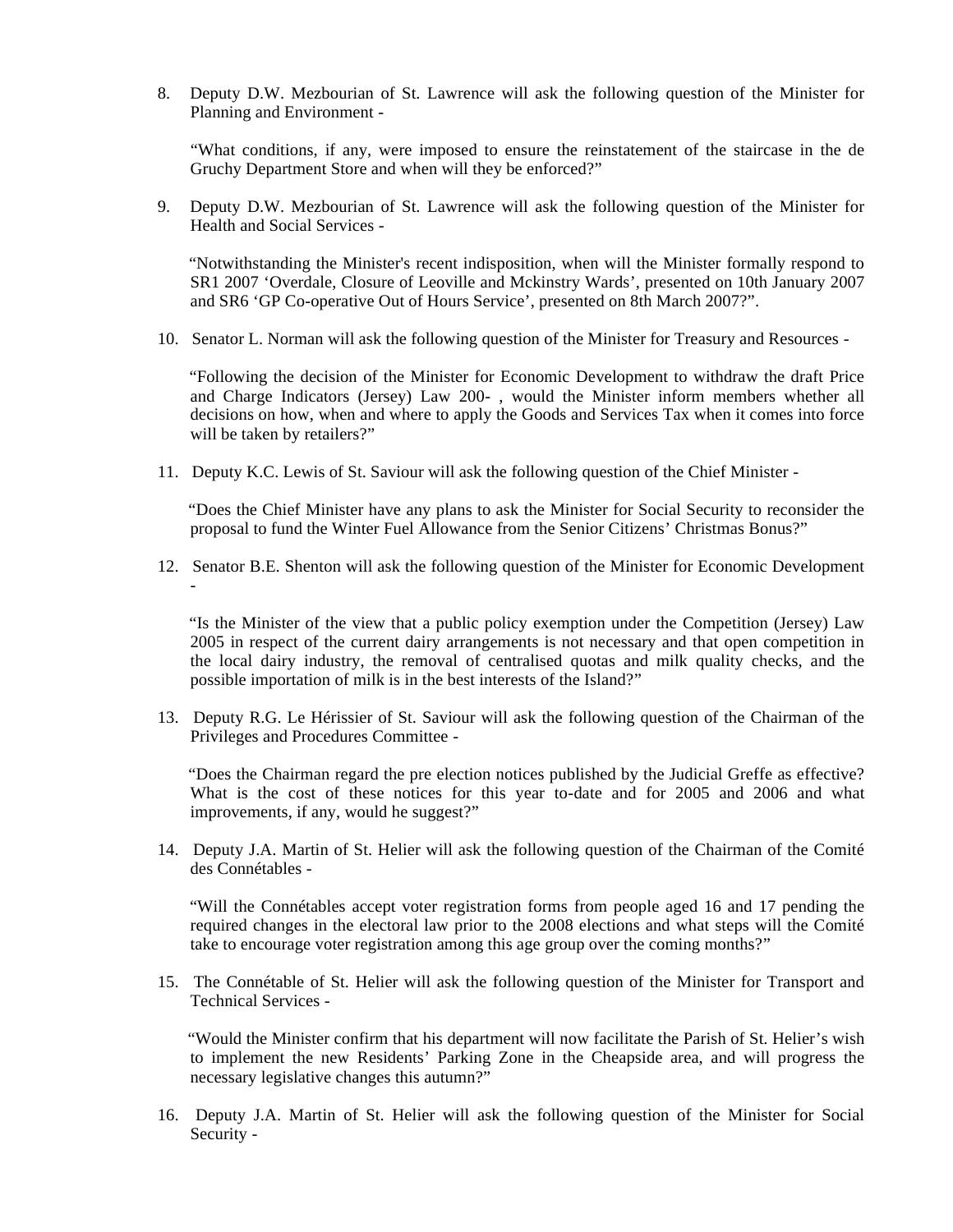"Will the Minister inform members how people receiving Income Support will be assessed as to their need for additional funds to cover extra living costs following the introduction of GST?"

17. Deputy K.C. Lewis of St. Saviour will ask the following question of the Minister for Social Security -

 "Would the Minister inform members what progress, if any, has been made regarding the introduction of insurance for long-term residential care?"

#### (c) – **Questions to Ministers without notice** (30 minutes) -

The Deputy Chief Minister has given notice that he will ask the States to agree that the period of questions without notice to the Chief Minister be deferred until Tuesday 17th July 2007, as the Chief Minister will be out of the Island on States business on Monday 16th July 2007. In the absence of such agreement, the questions will be answered by the Deputy Chief Minister in accordance with the provisions of Article 27(1) of the States of Jersey Law 2005.

1st question period – Minister for Health and Social Services.

2nd question period – Chief Minister.

# **J. PERSONAL STATEMENTS**

#### **L. PUBLIC BUSINESS**

| Draft Community Provisions (Wire Transfers) (Jersey) Regulations 200-.<br>Lodged: 24th May 2007.<br>Minister for Treasury and Resources.                     | P.71/2007.             |
|--------------------------------------------------------------------------------------------------------------------------------------------------------------|------------------------|
| Draft Unlawful Public Entertainments (Jersey) Regulations 200-.<br>Lodged: 31st May 2007.<br>Minister for Home Affairs.                                      | P.72/2007.             |
| Registration of Political Parties.<br>Lodged: 5th June 2007.<br>Privileges and Procedures Committee.                                                         | P.73/2007.             |
| Registration of Political Parties (P.73/2007): amendments.<br>Lodged: 14th June 2007.<br>Deputy G.P. Southern of St. Helier.                                 | P.73/2007. Amd.        |
| Registration of Political Parties (P.73/2007): amendment (P.73/2007 Amd.)–<br>comments.<br>Presented: 3rd July 2007.<br>Privileges and Procedures Committee. | P.73/2007.<br>Amd.Com. |
| Registration of Political Parties (P.73/2007): second amendments.<br>Lodged: 3rd July 2007.<br>Senator F.E. Cohen.                                           | P.73/2007. Amd.<br>(2) |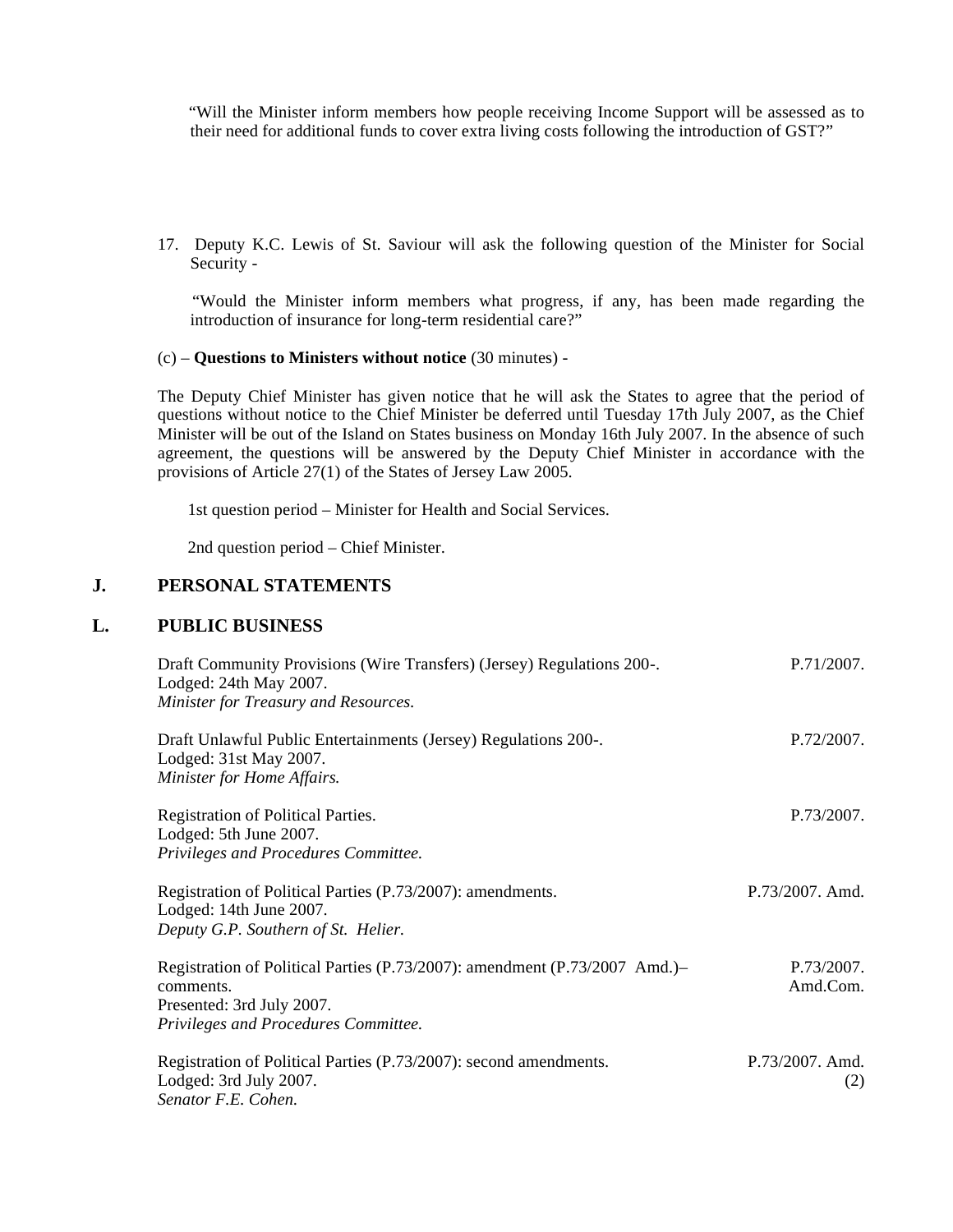| Registration of Political Parties (P.73/2007): third amendments.<br>Lodged: 3rd July 2007.<br>Privileges and Procedures Committee.                                                 | P.73/2007. Amd.<br>(3) |
|------------------------------------------------------------------------------------------------------------------------------------------------------------------------------------|------------------------|
| Draft States of Jersey (Powers, Privileges and Immunities) (Committees of<br>Inquiry) (Jersey) Regulations 200-.<br>Lodged: 5th June 2007.<br>Privileges and Procedures Committee. | P.74/2007.             |
| Social Housing Property Plan 2007-2016.<br>Lodged: 16th January 2007.<br>Minister for Housing.                                                                                     | P.6/2007.              |
| Composition of the States: revised structure and referendum.<br>Lodged: 5th June 2007.<br>Privileges and Procedures Committee.                                                     | P.75/2007.             |
| Composition of the States: revised structure and referendum $(P.75/2007)$ –<br>amendment.<br>Lodged: 5th June 2007.<br>Deputy G.C.L. Baudains of St. Clement.                      | P.75/2007. Amd.        |
| Composition of the States: revised structure and referendum (P.75/2007) – second<br>amendment.<br>Lodged: 3rd July 2007.<br>Deputy J.A.N. Le Fondré of St. Lawrence.               | P.75/2007. Amd.<br>(2) |
| Composition of the States: revised structure and referendum $(P.75/2007)$ – third<br>amendments.<br>Lodged: 3rd July 2007.<br>Deputy G.P. Southern of St. Helier.                  | P.75/2007. Amd.<br>(3) |
| Composition of the States: referendum.<br>Lodged: 22nd June 2007.<br>Senator J.L. Perchard.                                                                                        | P.86/2007.             |
| Composition of the States: referendum $(P.86/2007)$ – comments.<br>Lodged: 3rd July 2007.<br>Privileges and Procedures Committee.                                                  | P.86/2007. Com.        |
| Composition and Election of the States Assembly: election dates for Connétables.<br>Lodged: 19th April 2007.<br>Comité des Connétables.                                            | P.54/2007.             |
| Composition and Election of the States Assembly: election dates for Connétables<br>$(P.54/2007)$ – comments.<br>Presented: 4th June 2007.<br>Privileges and Procedures Committee.  | P.54/2007. Com.        |
| Code of Practice for Scrutiny Panels and the Public Accounts Committee.<br>Lodged: 5th June 2007.<br>Chairmen's Committee.                                                         | P.77/2007.             |
| Code of Practice for Scrutiny Panels and the Public Accounts Committee<br>(P.77/2007): comments.<br>Presented: 3rd July 2007.                                                      | P.77/2007. Com.        |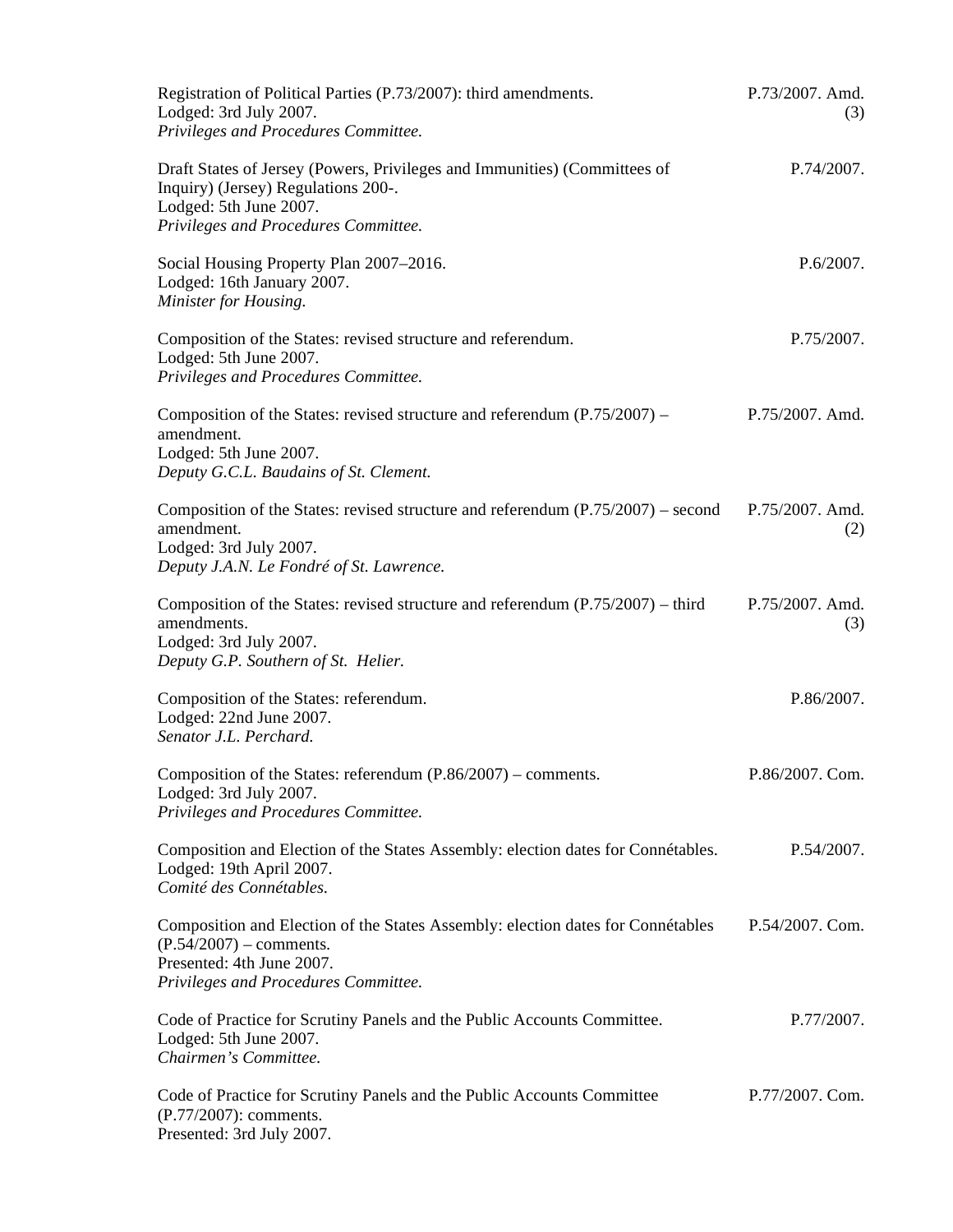#### *H.M. Attorney General.*

| Code of Practice for Scrutiny Panels and the Public Accounts Committee | P.77/2007. Amd. |
|------------------------------------------------------------------------|-----------------|
| (P.77/2007): amendment.                                                |                 |
| Lodged: 19th June 2007.                                                |                 |
| Chairmen's Committee.                                                  |                 |

|    | Code of Practice for Scrutiny Panels and the Public Accounts Committee<br>$(P.77/2007)$ : second amendments.<br>Lodged: 3rd July 2007.<br>Council of Ministers. | P.77/2007.<br>Amd. $(2)$ |  |
|----|-----------------------------------------------------------------------------------------------------------------------------------------------------------------|--------------------------|--|
|    | Code of Practice for Scrutiny Panels and the Public Accounts Committee<br>$(P.77/2007)$ : third amendments.<br>Lodged: 3rd July 2007.<br>Chairmen's Committee.  | P.77/2007.<br>Amd. $(3)$ |  |
|    | La Carrière redevelopment and rock face stabilisation works.<br>Lodged: 5th June 2007.<br>Minister for Housing.                                                 | P.78/2007.               |  |
|    | Draft Financial Services (Amendment of Law) (Jersey) Regulations 200-.<br>Lodged 5th June 2007.<br>Minister for Economic Development.                           | P.79/2007.               |  |
|    | Jersey Financial Services Commission: appointment of Commissioner.<br>Lodged: 3rd July 2007.<br>Minister for Economic Development.<br>(debate in camera)        | P.88/2007.               |  |
| М. | <b>ARRANGEMENT OF PUBLIC BUSINESS</b>                                                                                                                           |                          |  |
|    | 11th September 2007                                                                                                                                             |                          |  |
|    | School Milk and Milk at a Reduced Rate: continued provision.<br>Lodged: 27th March 2007.<br>Deputy G.P. Southern of St. Helier.                                 | P.45/2007.               |  |
|    | School Milk and Milk at a Reduced Rate: continued provision $(P.45/2007)$ –<br>amendment.<br>Lodged: 3rd July 2007.<br>Council of Ministers.                    | P.45/2007.<br>Amd.       |  |

Draft Amendment (No. 7) of the Standing Orders of the States of Jersey. Lodged: 7th June 2007. *Deputy G.P. Southern of St. Helier.* P.80/2007.

Draft Amendment (No. 7) of the Standing Orders of the States of Jersey (P.80/2007): comments. Presented: 29th June 2007. *Privileges and Procedures Committee.* P.80/2007. Com.

Draft Main Roads (Classification) (Amendment No. 28) (Jersey) Act 200-. Lodged: 14th June 2007. P.82/2007.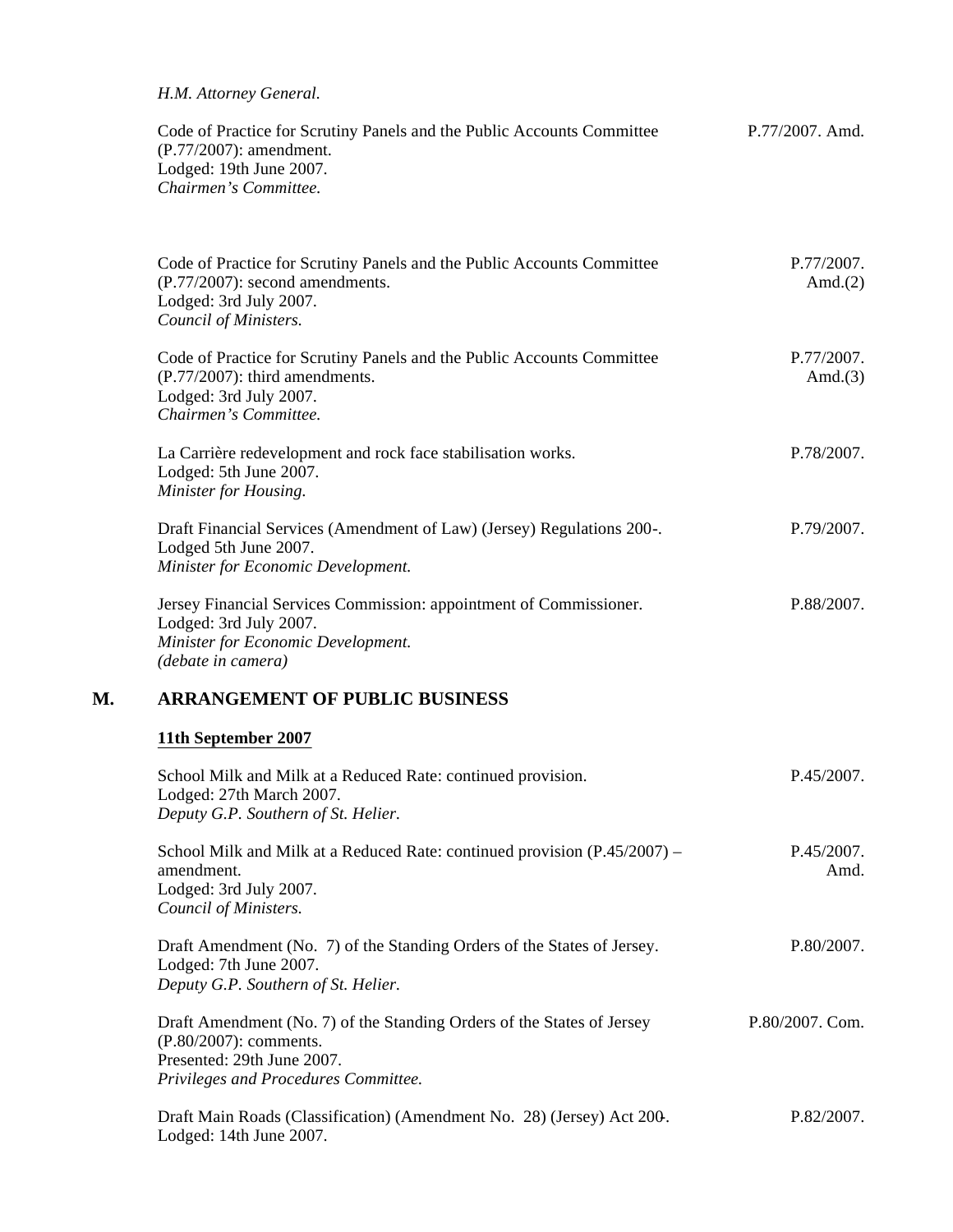*Minister for Transport and Technical Services.*

Draft Health Care (Registration) (Amendment No. 3) (Jersey) Regulations 200-. Lodged: 14th June 2007. *Minister for Health and Social Services.* P.83/2007.

| Winter Fuel Payment.<br>Lodged: 4th July 2007.<br>Council of Ministers.                                                             | P.89/2007.         |
|-------------------------------------------------------------------------------------------------------------------------------------|--------------------|
| 25th September 2007                                                                                                                 |                    |
| Draft High Hedges (Jersey) Law 200-.<br>Lodged: 13th April 2007.<br>Minister for Planning and Environment.                          | P.51/2007.         |
| Draft High Hedges (Jersey) Law 200- (P.51/2007): Amendments.<br>Lodged: 19th June 2007.<br>Deputy A.J.H. Maclean of St. Helier.     | P.51/2007.<br>Amd. |
| Retail Strategy: Impact Assessment.<br>Lodged: 18th June 2007.<br>Economic Affairs Scrutiny Panel.                                  | P.84/2007.         |
| Draft Road Traffic (No. 58) (Jersey) Regulations 200-.<br>Lodged: 25th June 2007.<br>Minister for Transport and Technical Services. | P.87/2007.         |
| Draft Income Support (Jersey) Regulations 200-.<br>Lodged: 12th July 2007.<br>Minister for Social Security.                         | P.90/2007.         |
| Draft Income Support (Special Payments) (Jersey) Regulations 200-.<br>Lodged: 12th July 2007.<br>Minister for Social Security.      | P.91/2007.         |

# **M.N. DE LA HAYE Greffier of the States**

11th July 2007

**Note –**

**In accordance with the decision of the States on 4th July 2007, and the meeting dates fixed for 2007 by the Privileges and Procedures Committee, this meeting will continue, if necessary, on Tuesday 17th July, Wednesday 18th July, Thursday 19th July and Friday 20th July 2007.**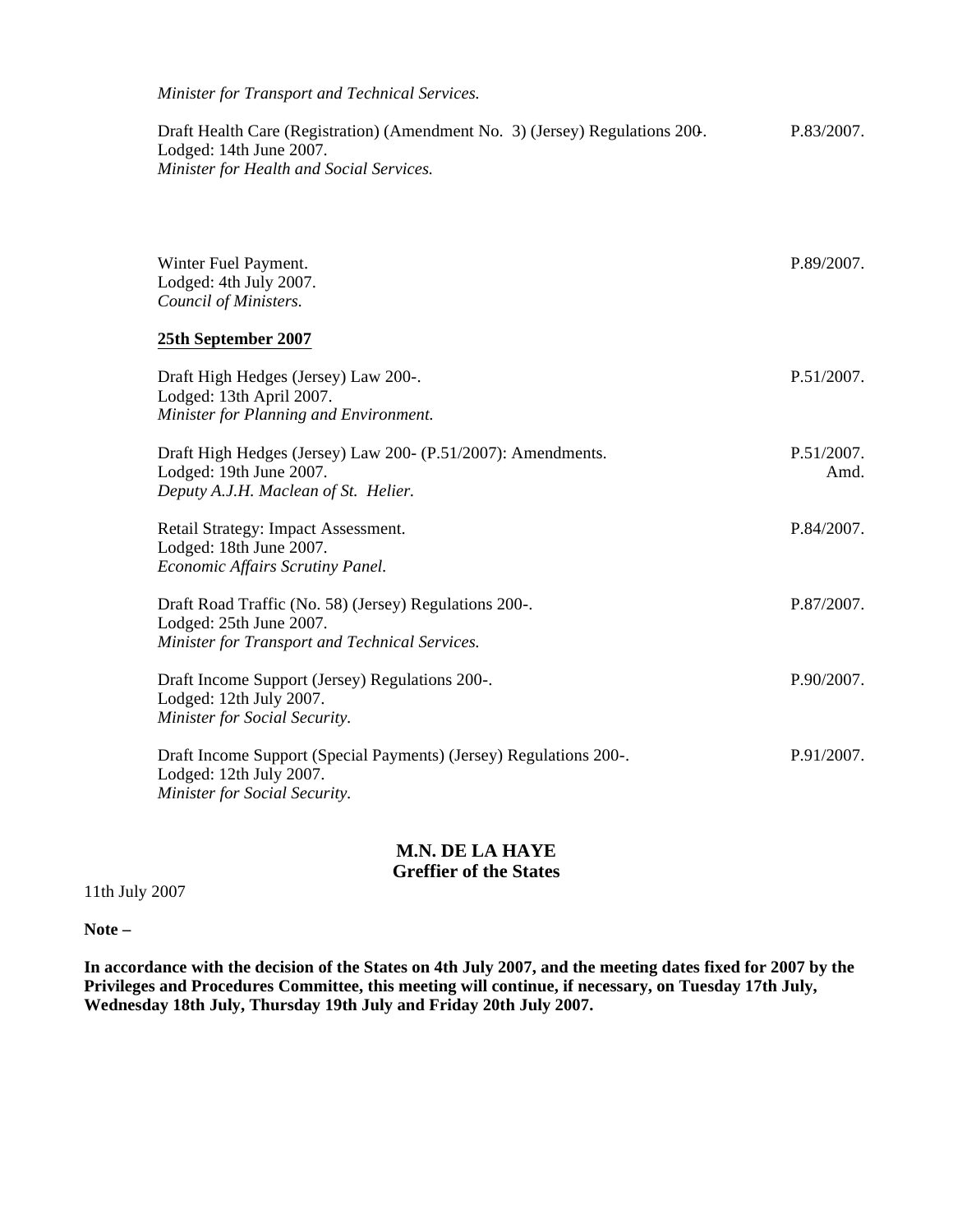# **Explanatory Note regarding subordinate legislation tabled at this meeting.**

(See Item B)

#### **R&O.84/2007.**

Under this Order, the Jersey Battle of Flowers Association –

- (a) may close public roads, and use them, for the purpose of holding the Battle of Flowers on Thursday 9th August 2007 and the Moonlight Parade on Friday 10th August 2007;
- (b) may restrict traffic on public roads for the same purpose;
- (c) has to give public notice of the closures and restrictions; and
- (d) has to take out public liability insurance.

The Order was made on 6th July 2007.

#### **R&O.85/2007.**

The effect of this Order is to authorize the Classic and Vintage Motor Racing Club of Jersey Limited to hold road races on Friday 24th August around the Five Mile Road and on Saturday 25th and Sunday 26th August around Grève de Lecq and to close roads for those purposes.

The Order was made on 6th July 2007 and comes into force forthwith.

#### **R&O.86/2007.**

This Order makes changes to the provisions providing for disabled parking places in St. Helier with a 4 hour limit. The Order was made on 6th July 2007 and comes into force on 30th July 2007.

#### **R&O.87/2007.**

This Order makes a series of amendments to the Road Traffic (St. Helier) (Jersey) Order 1996 relating to parking in the parish of St. Helier. Changes are made with respect to the prohibition on waiting on certain roads, with respect to parking places, in relation to unloading bays and the parking of motor cycles and mopeds.

The Order was made on 6th July 2007 and comes into force on 30th July 2007.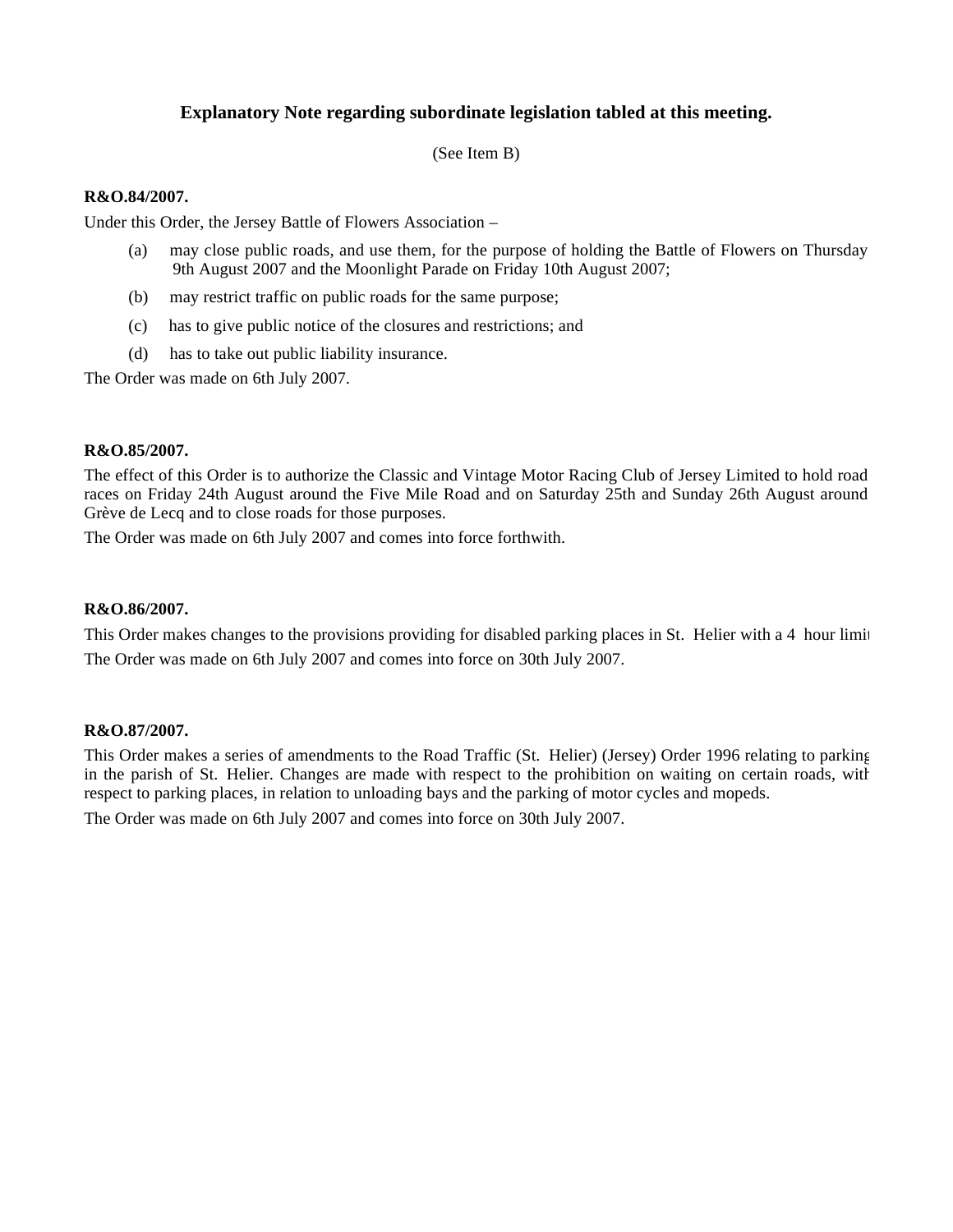# **WRITTEN QUESTIONS**

#### (See Item  $I(a)$ )

The Chairman of the Privileges and Procedures Committee will table an answer to the following question asked by Deputy R.G. Le Hérissier of St. Saviour -

 "Would the Chairman specify in what ways the simplified draft of the proposed Freedom of Information Law differs from the previous draft and confirm that the simplification will not lead to a dilution of the key principles of the Law?

In what ways does the simplification reduce the need for resources in implementing the Law?"

The Minister for Home Affairs will table an answer to the following question asked by Deputy R.G. Le Hérissier of St. Saviour –

"Would the Minister outline the rationale for enacting the Unlawful Public Entertainment (Jersey) Regulations 2004, under powers contained in the Order in Council of 1771?"

The Minister for Economic Development will table an answer to the following question asked by Deputy R.G. Le Hérissier of St. Saviour –

 "Would the Minister explain whether the imposition of increases in parcel post rates upon small internet traders has affected his Department's 'Small Business Development Strategy'?"

The Chief Minister will table an answer to the following question asked by Deputy G.P. Southern of St. Helier -

 "Will the Chief Minister release to members the evidence he has to support his assertion made in oral questions on 17th April 2007, that many retailers would absorb the costs of GST and not pass it on to their customers, and if not, why not?"

The Minister for Home Affairs will table an answer to the following question asked by Senator B.E. Shenton –

 "In light of the recent sentencing of two Portuguese nationals, convicted of heroin smuggling, to jail terms of 4.5 years and 3.5 years in the Island, with a recommendation for deportation at the end of the sentence, would the Minister agree that the lack of repatriation legislation has cost the Jersey taxpayer a considerable amount of money and caused over crowding at La Moye and, if so, what steps, if any, will she take to address this matter?"

The Minister for Planning and Environment will table an answer to the question asked by Deputy G.P. Southern of St. Helier -

 "(a) In his response to a written question of 3rd July 2007, the Minister stated that the proposed Castle Quay development will have 'significant beneficial impact on wind conditions' on a site 'is generally rated as unsuitable in terms of safety and deemed comfortable, at least in winter, for no more than a level of walking normally associated with business activities'. Will he give greater detail on the significance of the beneficial impact and, in particular, what activities will be possible in safety and comfort due to wind levels?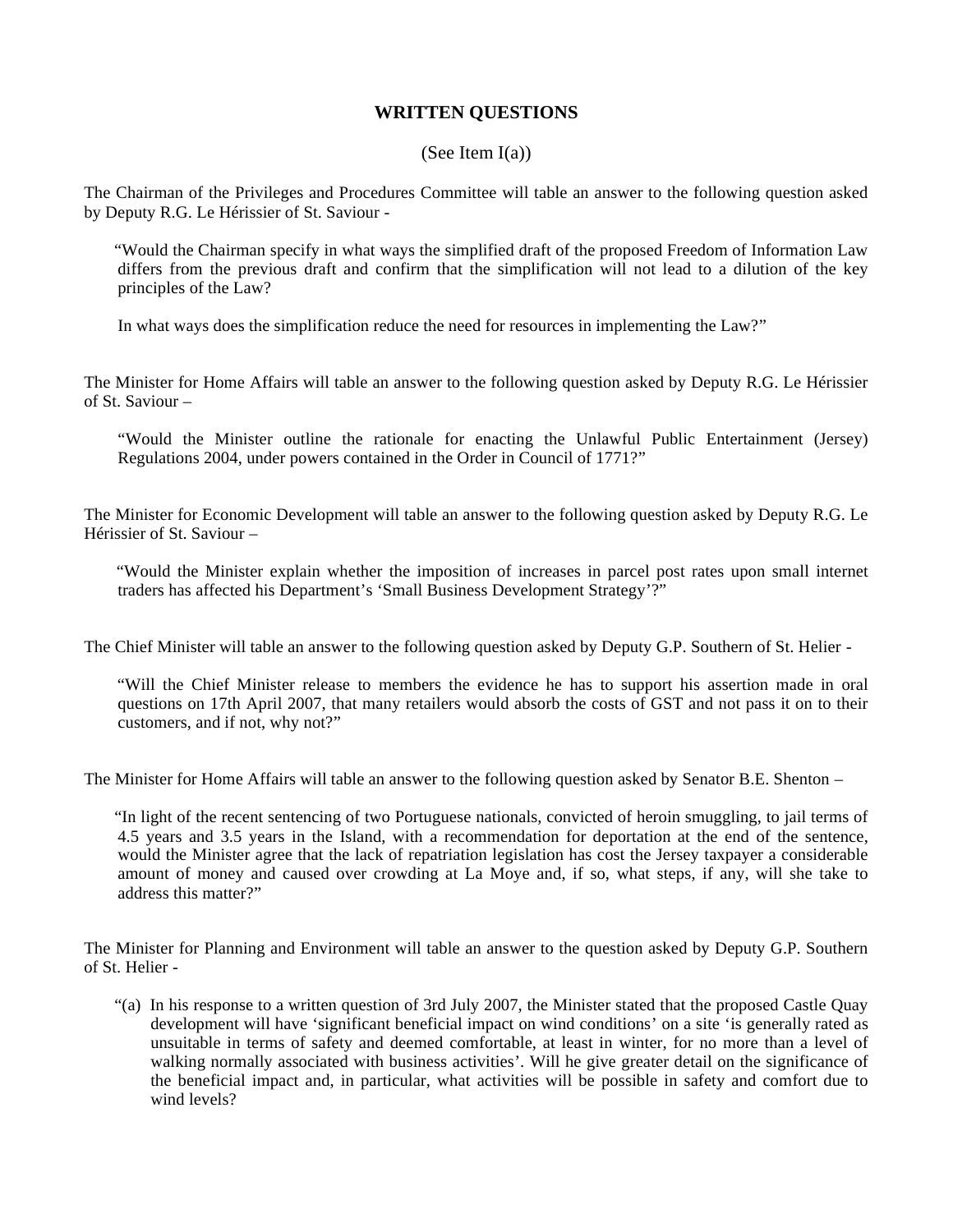(b) What amounts of solid and porous structures are currently envisaged to deflect or otherwise mitigate the wind?"

The Minister for Treasury and Resources will table an answer to the following question asked by Deputy G.P. Southern of St. Helier -

- "(a) Recent data from the Statistics Department showed profits for Jersey's financial services sector to be up in real terms by 21 per cent on 2006 at £1,314 million, will the Minister reveal what amount of tax revenue was charged on these profits overall, showing the total for each of the five finance sub-sectors along with the effective tax rate charged?
- (b) Does the Minister have, and if so will he reveal, comparative figures for all 11 sectors of the economy, as shown on page five of the Jersey Economic Digest 2006, and if not will he agree to do so and in what timescale?
- (c) Will the Minister reveal how these figures will be affected by the advent of the 0/10 tax regime?
- (d) Can the Minister inform members what efforts, if any, have been made to improve the quality of data received from the legal sub-sector so that activity in this sector can be sampled and reported separately?"

The Minister for Treasury and Resources will table an answer to the following question asked by Deputy G.P. Southern of St. Helier -

 "In his response to a written question on 3rd July 2007, the Minister stated that would be unable to give an accurate assessment of the impact of income tax mortgage relief on tax revenues prior to the operation of ITIS in 2008. Will he nevertheless respond to the question with estimated figures?"

The Minister for Treasury and Resources will table an answer to a question asked by Deputy G.P. Southern of St. Helier –

- "(a) Will the Minister inform members, in respect of a private equity company operating in Jersey and subject to Jersey tax -
	- (i) whether the profits accruing to the company from the onward sale of any acquired business would be tax-free in Jersey?
	- (ii) the motivation for the usual three to five year gap between acquisition and sale of businesses by private equity to minimise Capital Gains Tax in the United Kingdom would not exist in Jersey and could produce shorter term turnarounds?
- (b) Will the Minister outline to members what powers, if any, he, or other Minister, has to control the level of 'gearing' used to minimise tax on operating profits by private equity companies?"

The Minister for Housing will table an answer to the following question asked by Deputy G.P. Southern of St. Helier -

 "In his response to a written question on 3rd July, the Minister revealed that at least 66 households were in need for medical or overcrowding reasons of three-bedroom States accommodation and even if 23 such properties could be released by 'downsizing' to one or two-bed properties, that would still leave 43 families in need. How does the Minister justify the proposed sale of many three bed-roomed properties in view of this shortage?"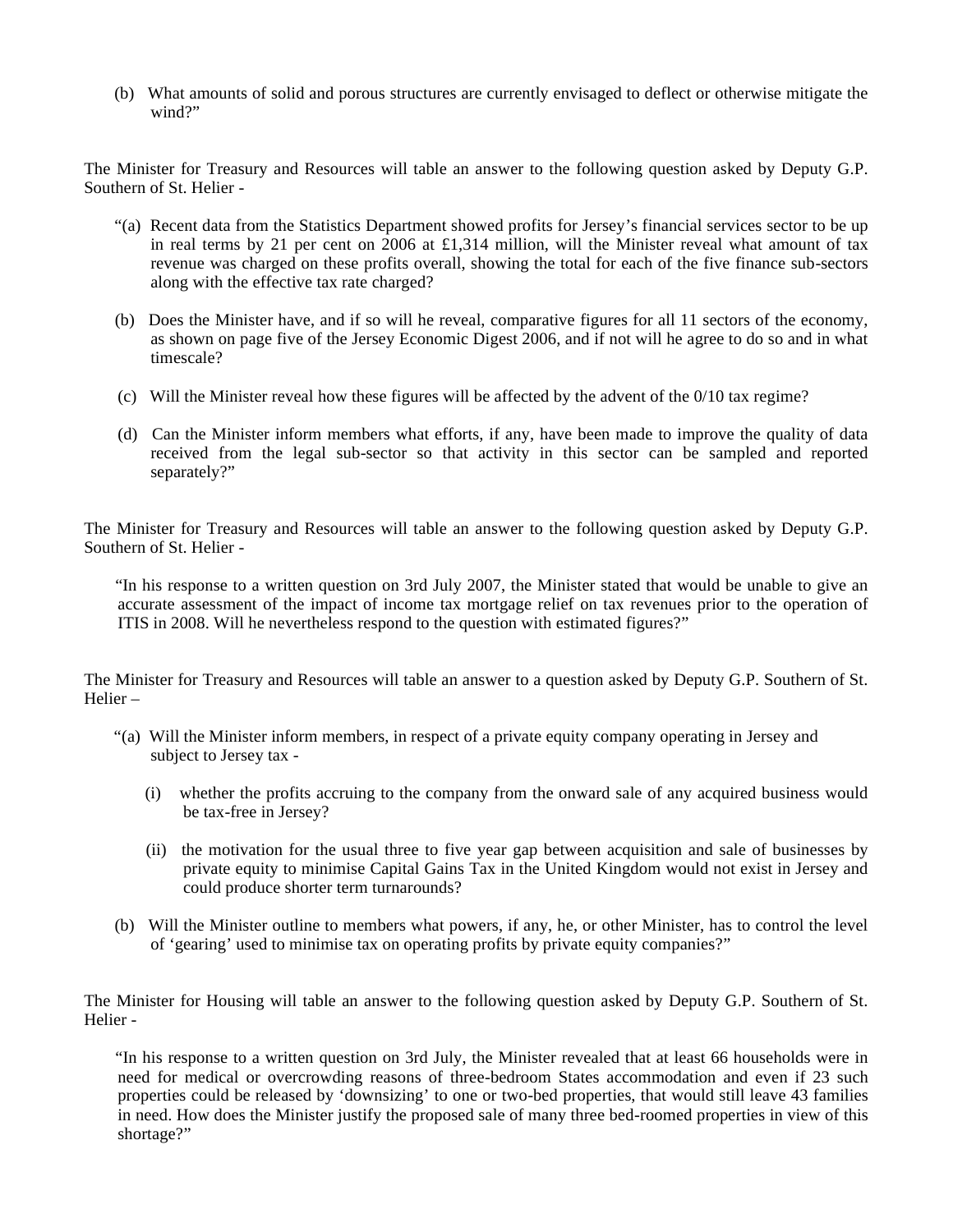The Minister for Treasury and Resources will table an answer to a question asked by Deputy G.C.L. Baudains of St. Clement regarding the proposed GST.

"Would the Minister advise, in relation to the proposed GST, his latest calculations regarding –

- (a) the cost of administration (in both manpower and monetary terms);
- (b) the sum needed to top up Low Income Support;
- (c) the total increase in the revenue and capital expenditure of the Island over the next five years as a result of introducing GST (inclusive of the costs outlined in (a))?"

The Minister for Education, Sport and Culture will table an answer to the following question asked by Deputy G.C.L. Baudains of St. Clement -

- "(a) Would the Minister advise, given the reduction of voting age to 16 years, together with the concentration of schools in some parishes, whether he will put in place measures to ensure that school children are not unduly influenced by their schools as to their choice of candidate(s)?
- (b) Would he also agree to put in place measures to ensure that children are not pressured into feeling they have to vote unless they wish to do so, and explain how this, and the possibility of influence at school, will be prevented?
- (c) Would the Minister indicate how many children aged 16 or above are in education, and would he give an approximate indication of how many at each school?"